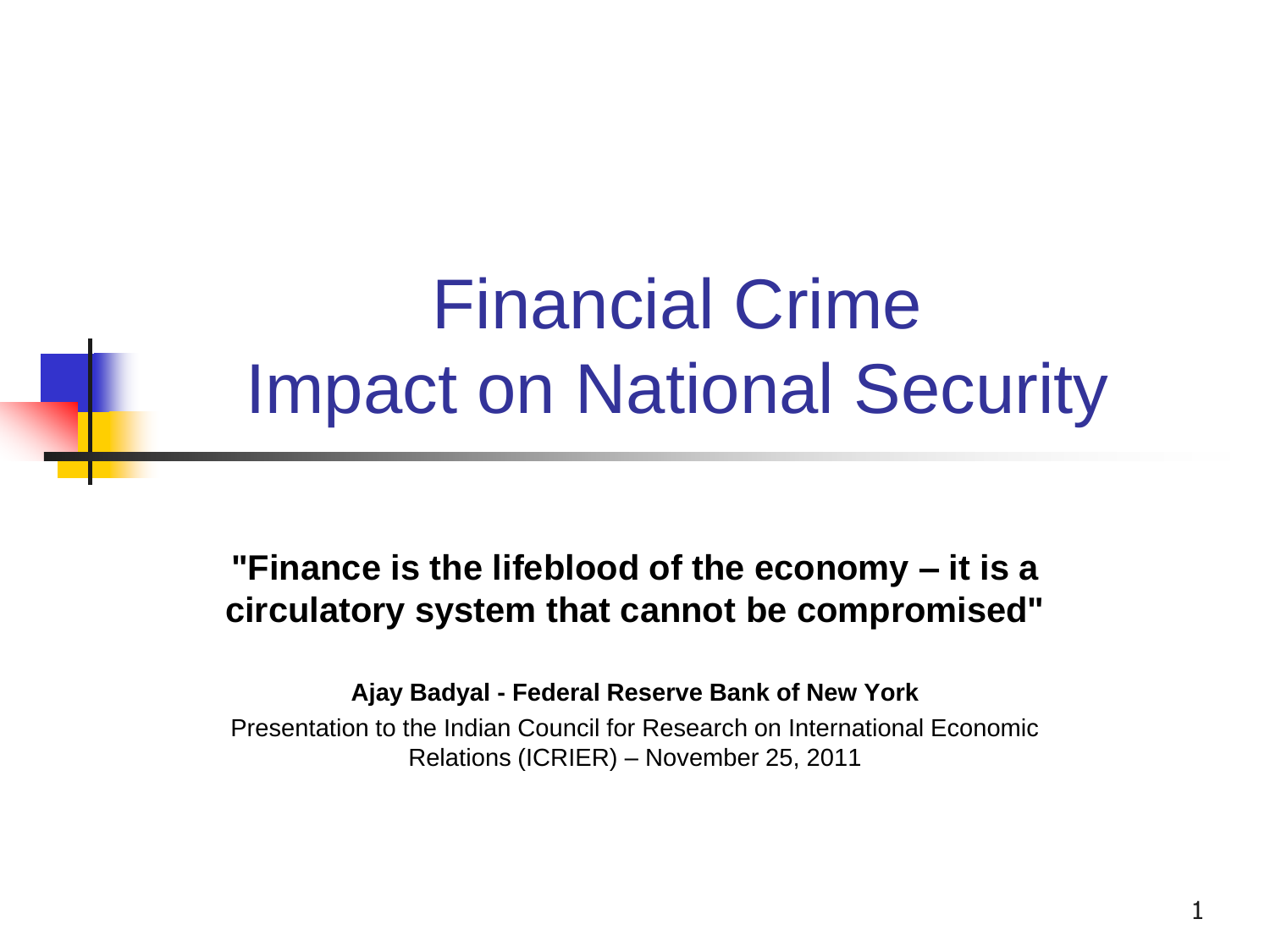### **Disclosure**

*Views expressed in this presentation are my own and do not necessarily represent those of the Federal Reserve Bank of New York or the Federal Reserve System*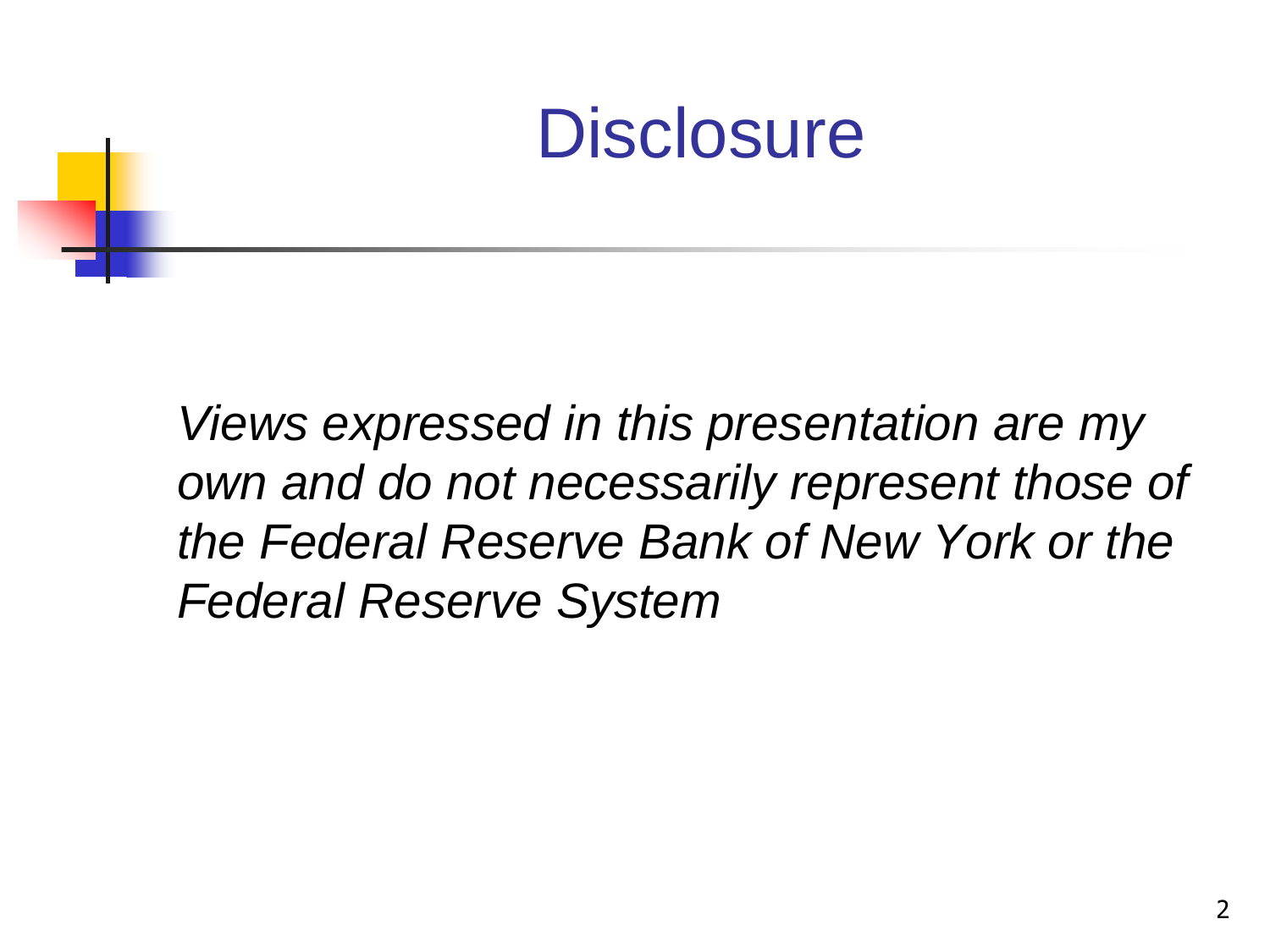

- **The Landscape**
- **Deportunities & Modus Operandi for Financial Crime**
- **Threats to the Infrastructure**
- **National Response**
- A Classic Case Viktor Bout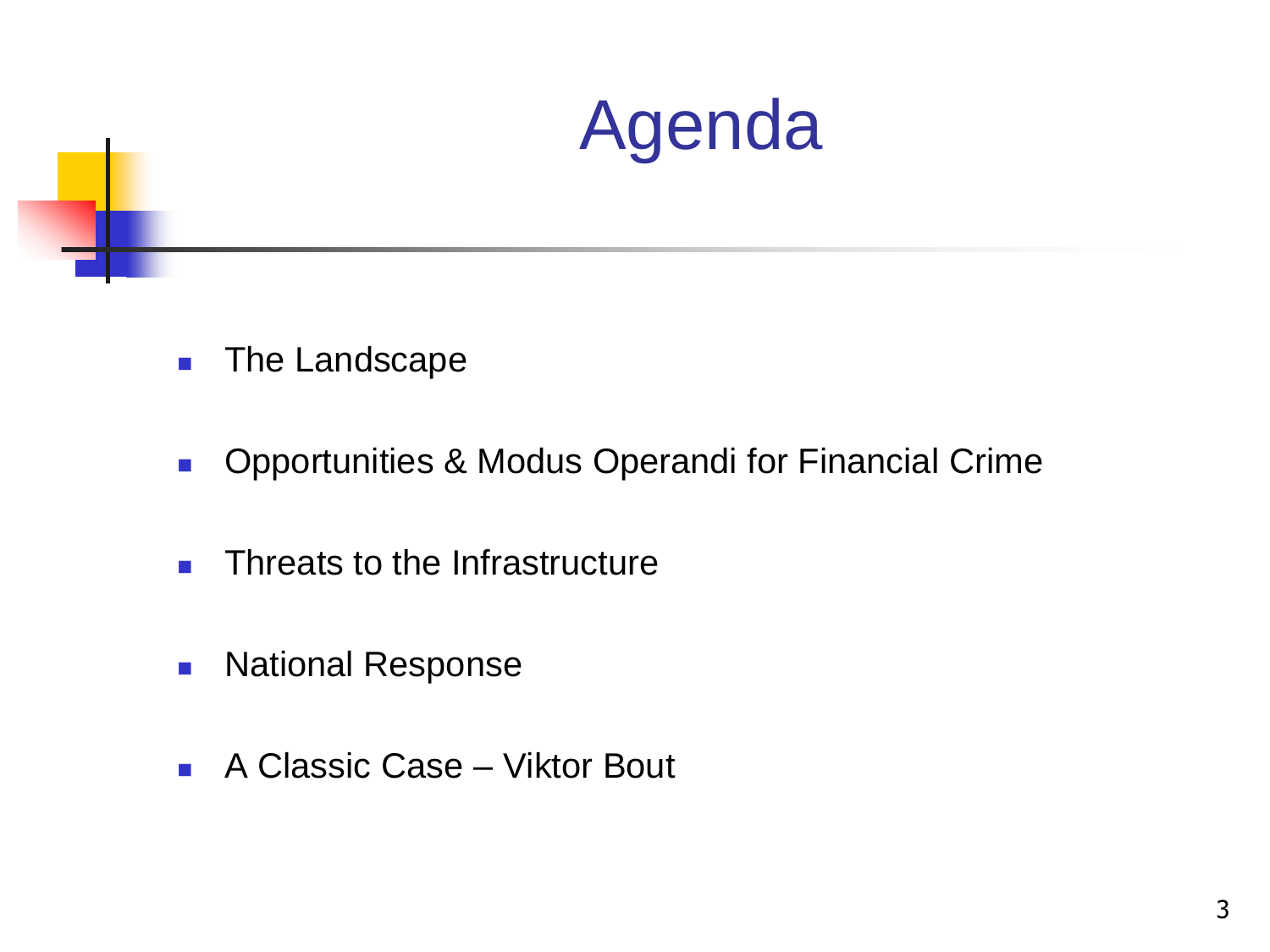# The Landscape

- Globalization has strengthened the nexus between organized crime, the drug trade and terrorist networks
- **And between criminals, legitimate businesses, politicians and** professionals (PEPs)
- **The internet & mobile communications have accelerated the speed** for generating and deploying illicit funds
- **Financial crime exhibits increasing levels of sophistication and** cross-border cooperation
- National Responses are insufficient Global Action needed

**The criminal often incorporates in an offshore haven, banks in the developed world, trades globally and lives in a "friendly" country**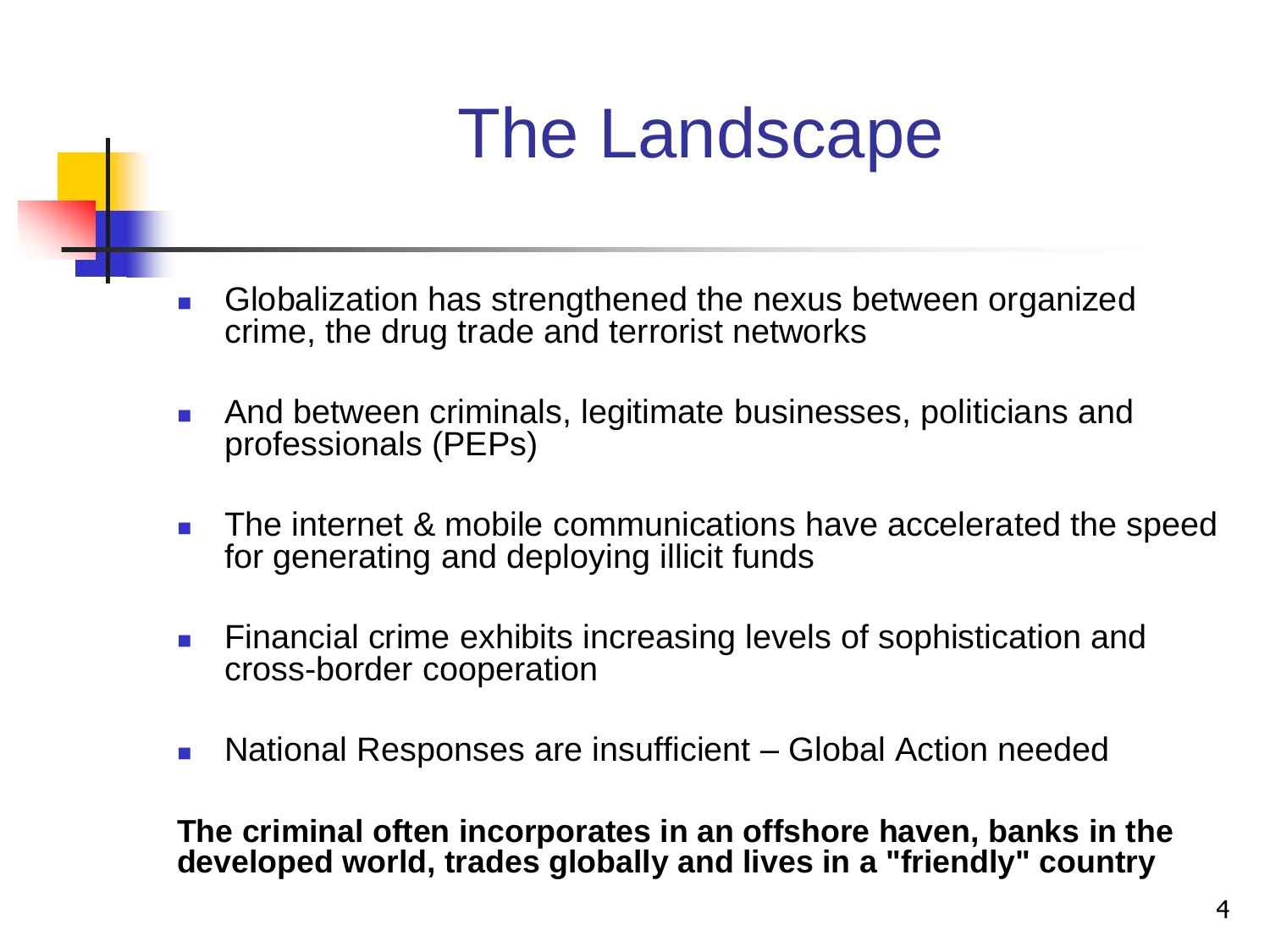# The Opportunities

#### **Vulnerabilities**

- **Arbitraging differences between countries and within countries for** personal enrichment, expanding power and avoiding detection
- **Influence Peddling Weakening government, political and judicial** systems, and commerce through licit as well as illicit means
- **I.** Insulating criminals and members of their organizations from detection or prosecution
- **Recycling illicit funds into legitimate businesses**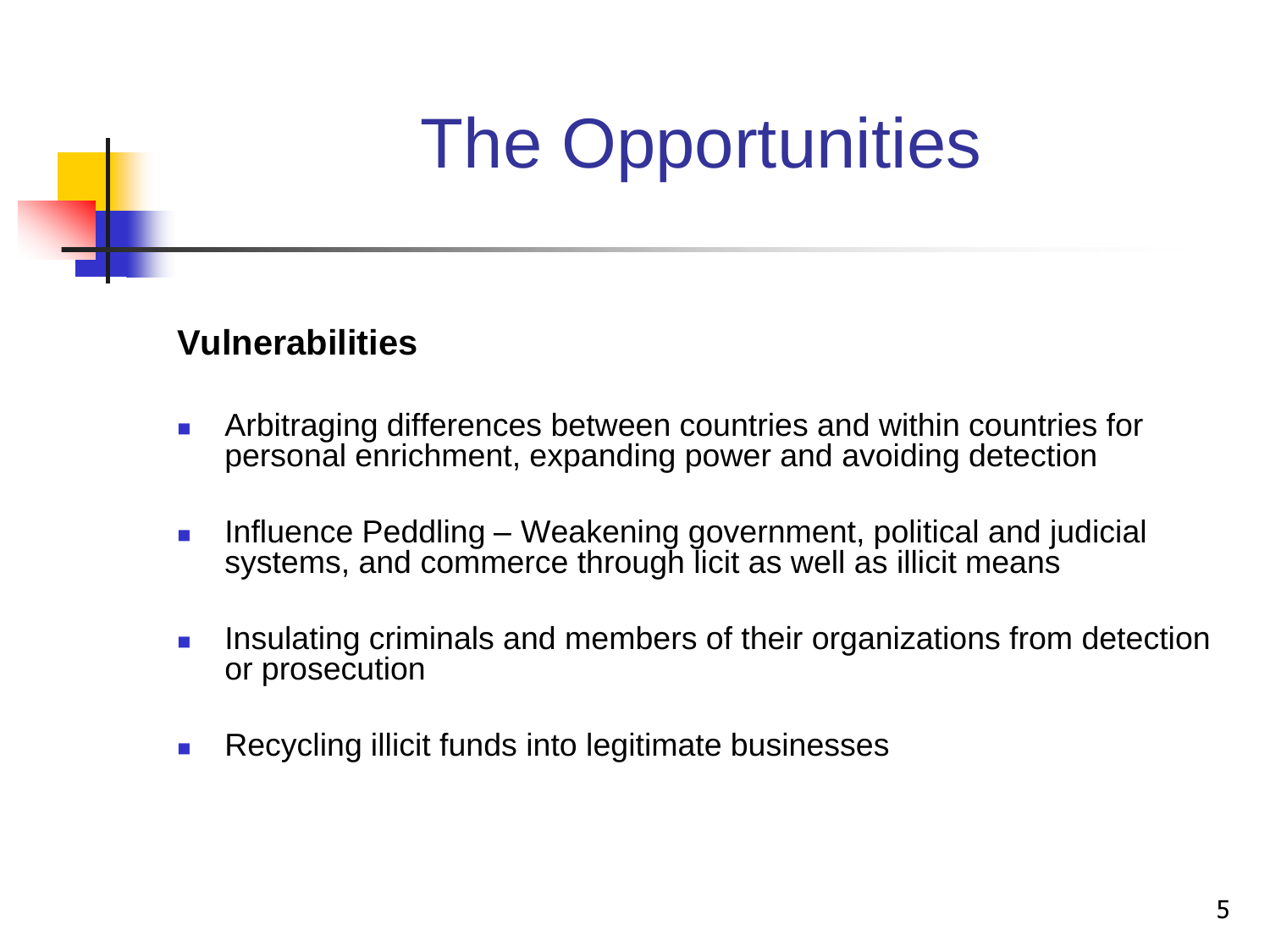# Modus Operandi

- **Build alliances with corrupt government officials and businessmen**
- **Destabilize political institutions and the judiciary**
- **Undermine competition** gain monopolistic control
- Boost cash flow through narco-trafficking and smuggling
- Perpetrate widespread cyber and financial crime

**Gain unprecedented power over elected officials, the governmental apparatus, business and banking**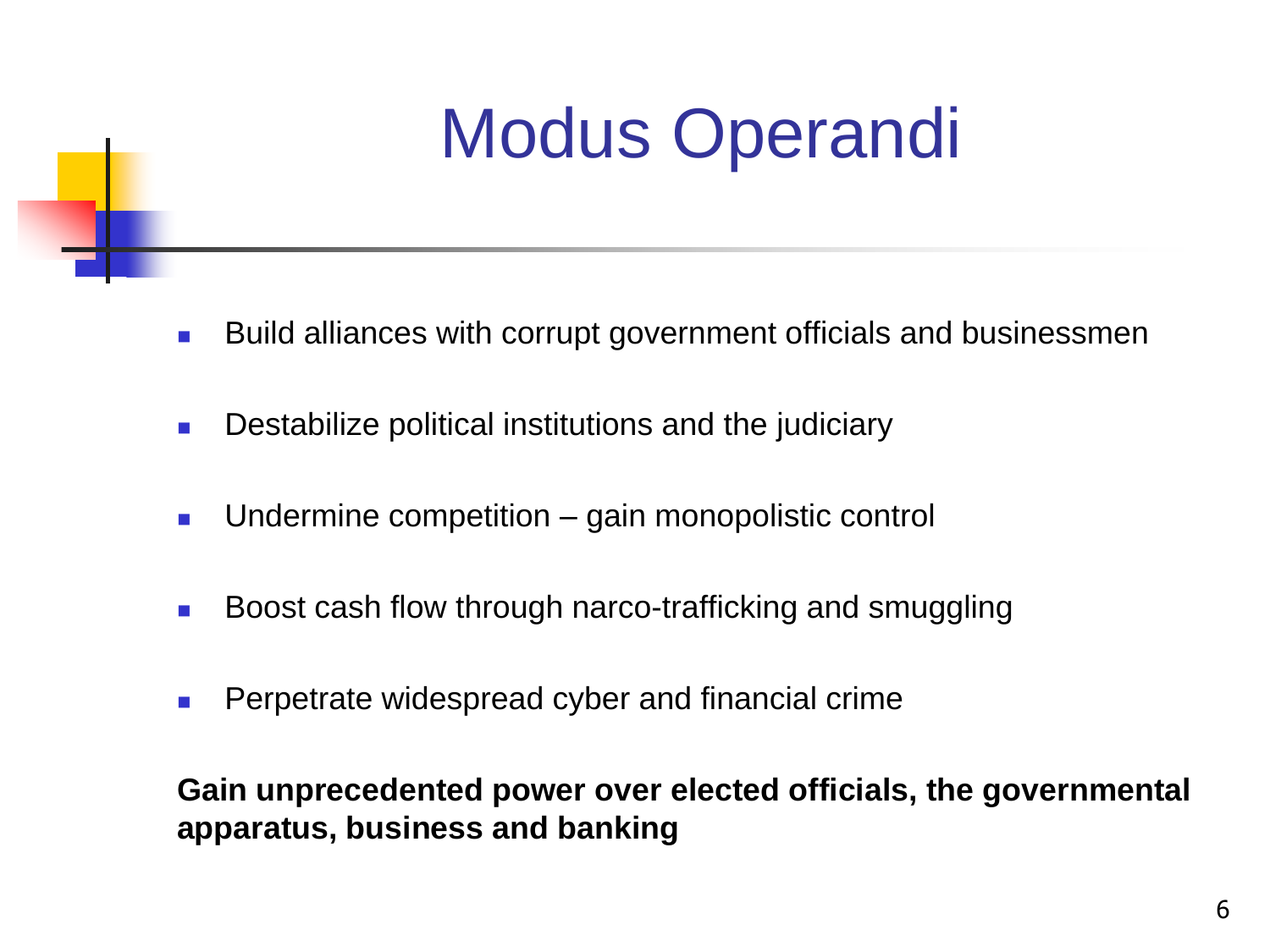# The "Players"

#### Credo – "Sell to anyone who can pay" – Viktor Bout

- Decentralized global criminal networks rely on the same professionals as legitimate businesses
	- Lawyers shell companies, setting up trusts/banking relationships
	- Transportation companies over/under invoicing smuggling/masking shipments
	- Real Estate Brokers cash deals
	- Auto/Boat/Aircraft Dealerships
	- Bullion & Precious Stone Merchants
	- Accountants tax evasion, friendly jurisdictions
	- Bankers laundering money
- Sanitized economic gain is the primary goal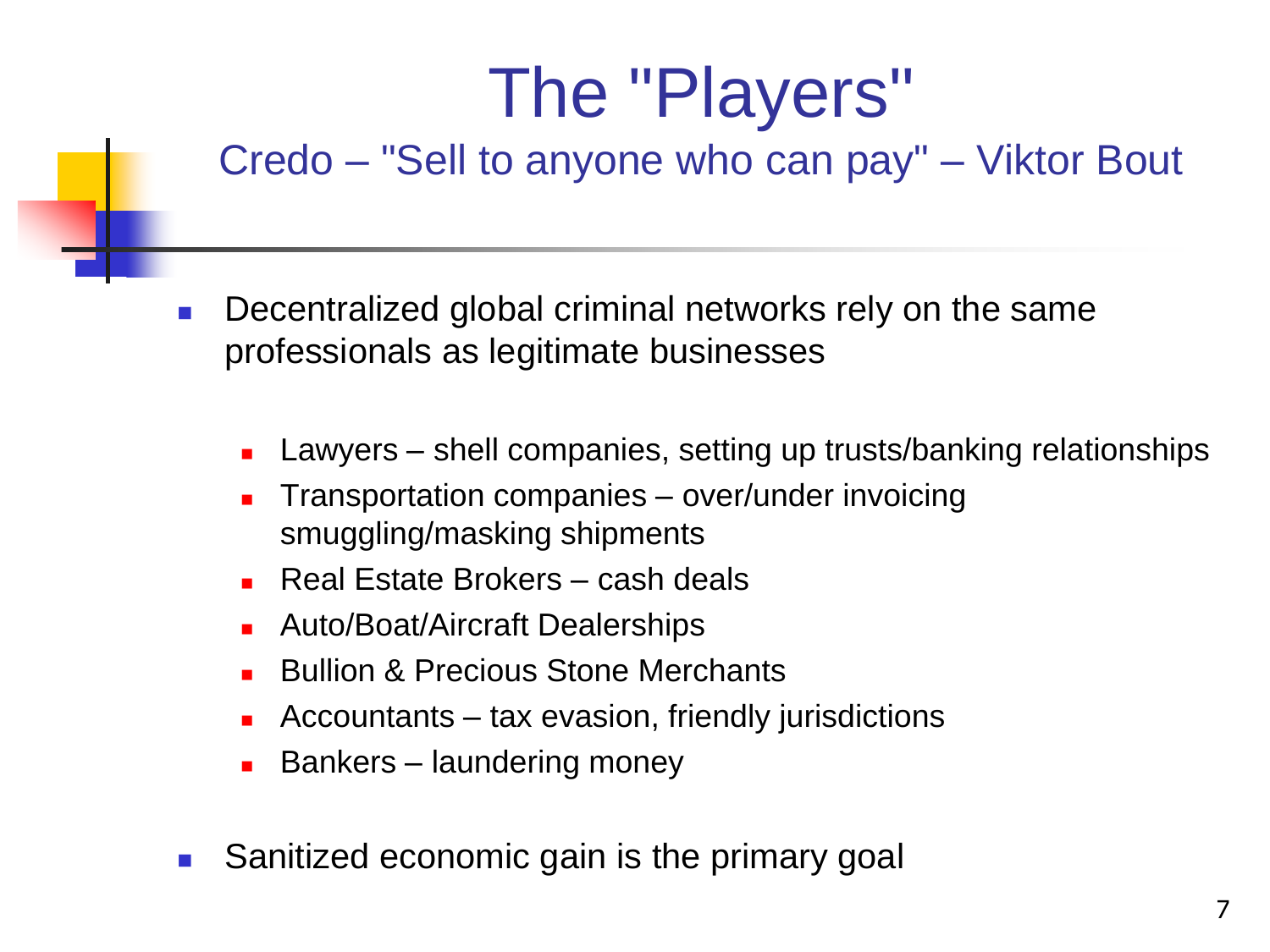# Threats to US National Security

- Cybercrime banking, securities, e-currency and card systems
- **Number 1** Widespread intellectual property theft & counterfeiting
- **Narcotics, arms and human trafficking**
- **Embezzlement of Public Funds/ Misuse of State Assets**
- **Digarchs and Criminals interested in US Opportunities**
- Bribery, Fraud and Corrupt Overseas Alliances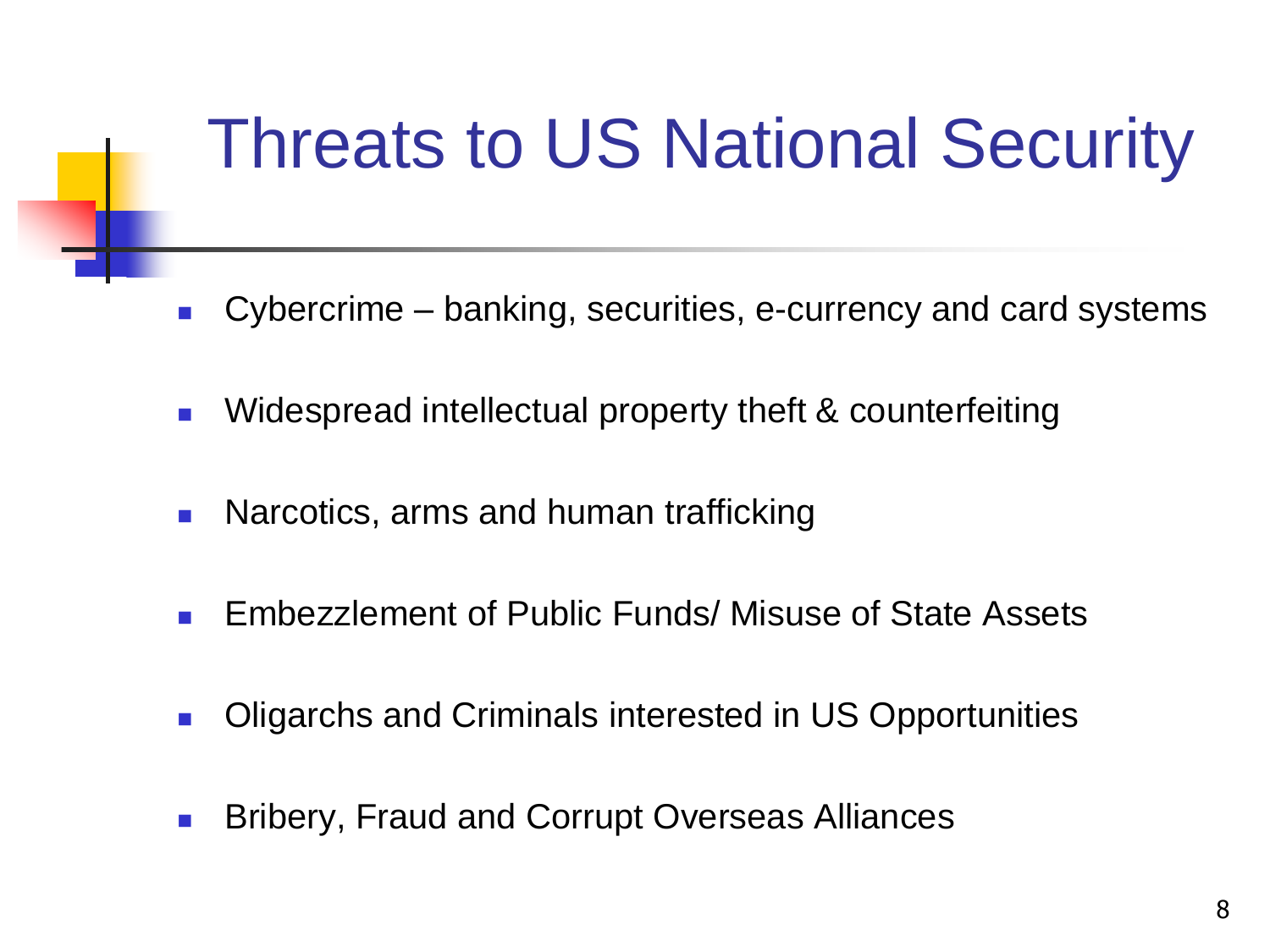## Government's Response **Legislation**

- Laws (Bank Secrecy Act -1970, Money Laundering Control Act -1986 USA Patriot Act -2001 & OFAC regulations) were strengthened to:
	- **Nake it harder for money launderers to operate; and**
	- **Easier for law enforcement and regulatory agencies to police money** laundering/terrorist financing operations
- The 1970 & 1986 legislations were significantly broadened in 2001 by:
	- Expanding Treasury Department's authority to regulate financial institutions
	- **Reducing restrictions on law enforcement's ability to search records**
	- Expanding the definition of terrorism to cover domestic activities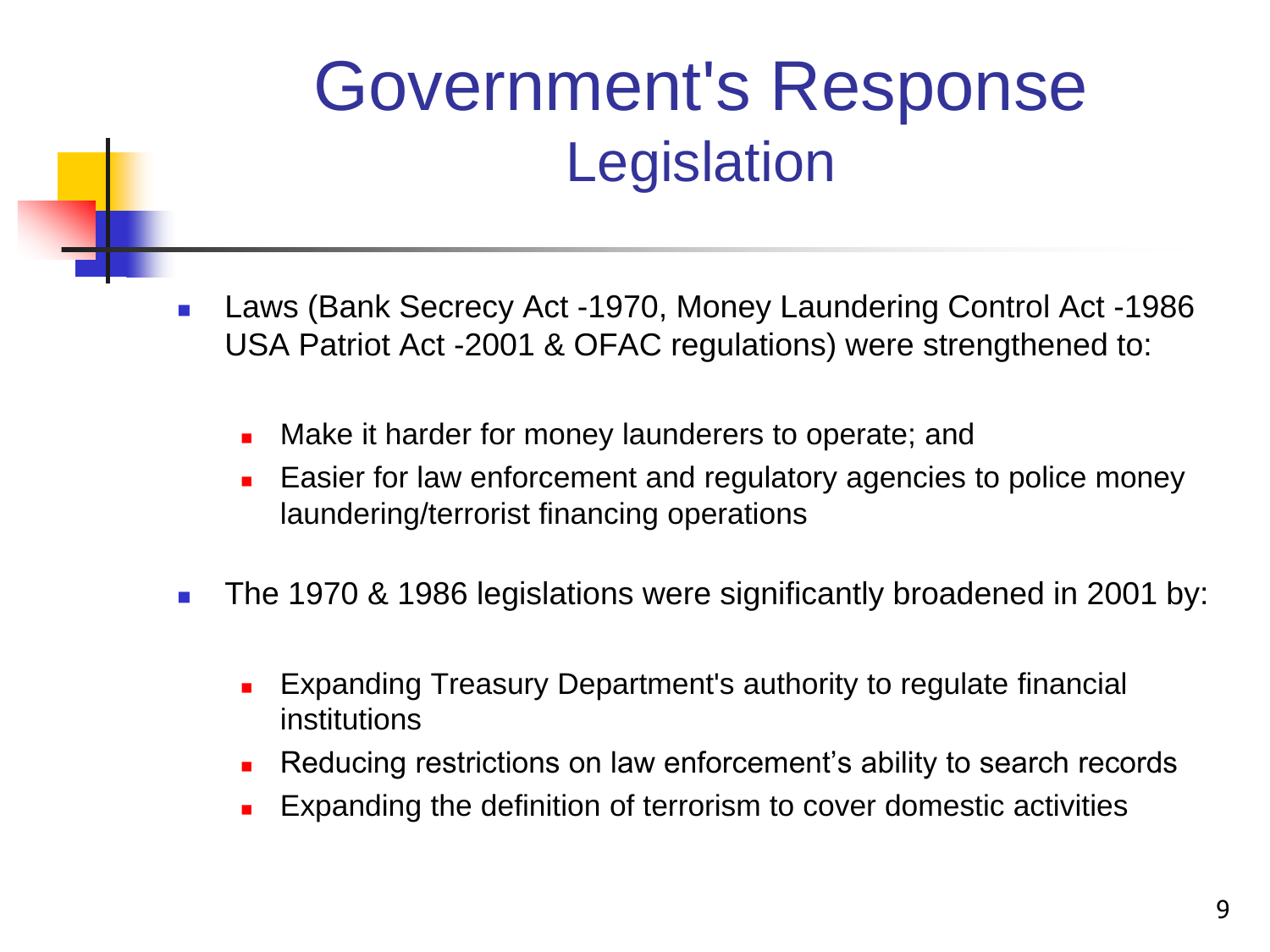## Government's Response Implementation

- **Legislation required huge investments by financial institutions to** implement robust anti-money laundering & counter-terrorist financing programs:
	- A system of internal controls to ensure ongoing compliance with law
	- Sound customer identification and due diligence
	- Designation of a competent individual to be accountable for the compliance program
	- Tailored training for key employees
	- Independent testing of the program by qualified personnel
- All potentially suspicious activity is reported to the Financial Crimes Enforcement Network's (FinCEN – our FIU) database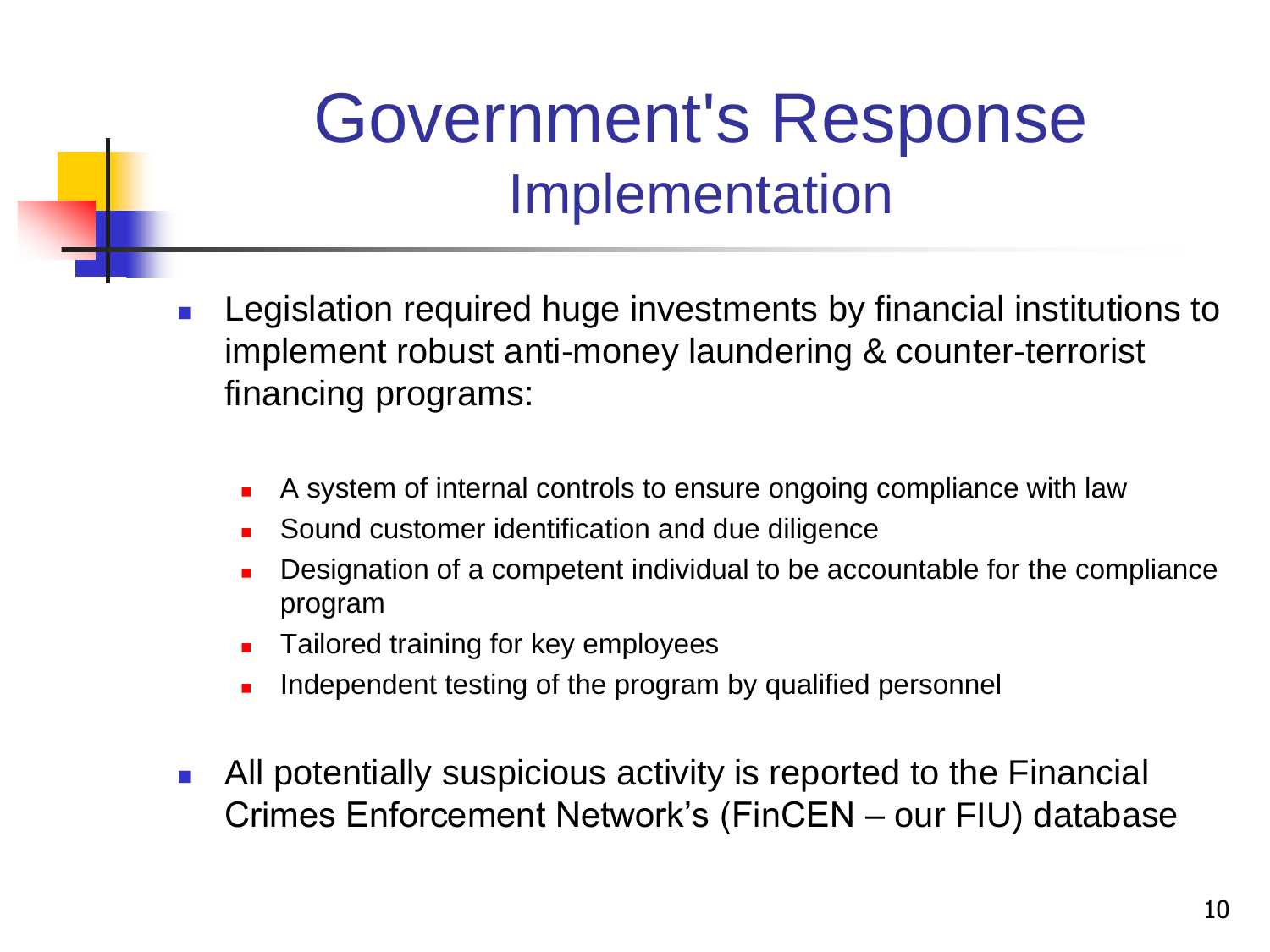## Government's Response **Enforcement**

- **FinCEN** data is analyzed by law-enforcement personnel including Financial Supervisors, the FBI, DEA, ATF etc.
- **These analyses result in the detection and prosecution of illicit** activity by US and state attorneys in our 50 states
- **Prosecutions regularly result in fines, incarceration and asset** forfeiture
- All successful prosecutions result from close collaboration between national and international investigating agencies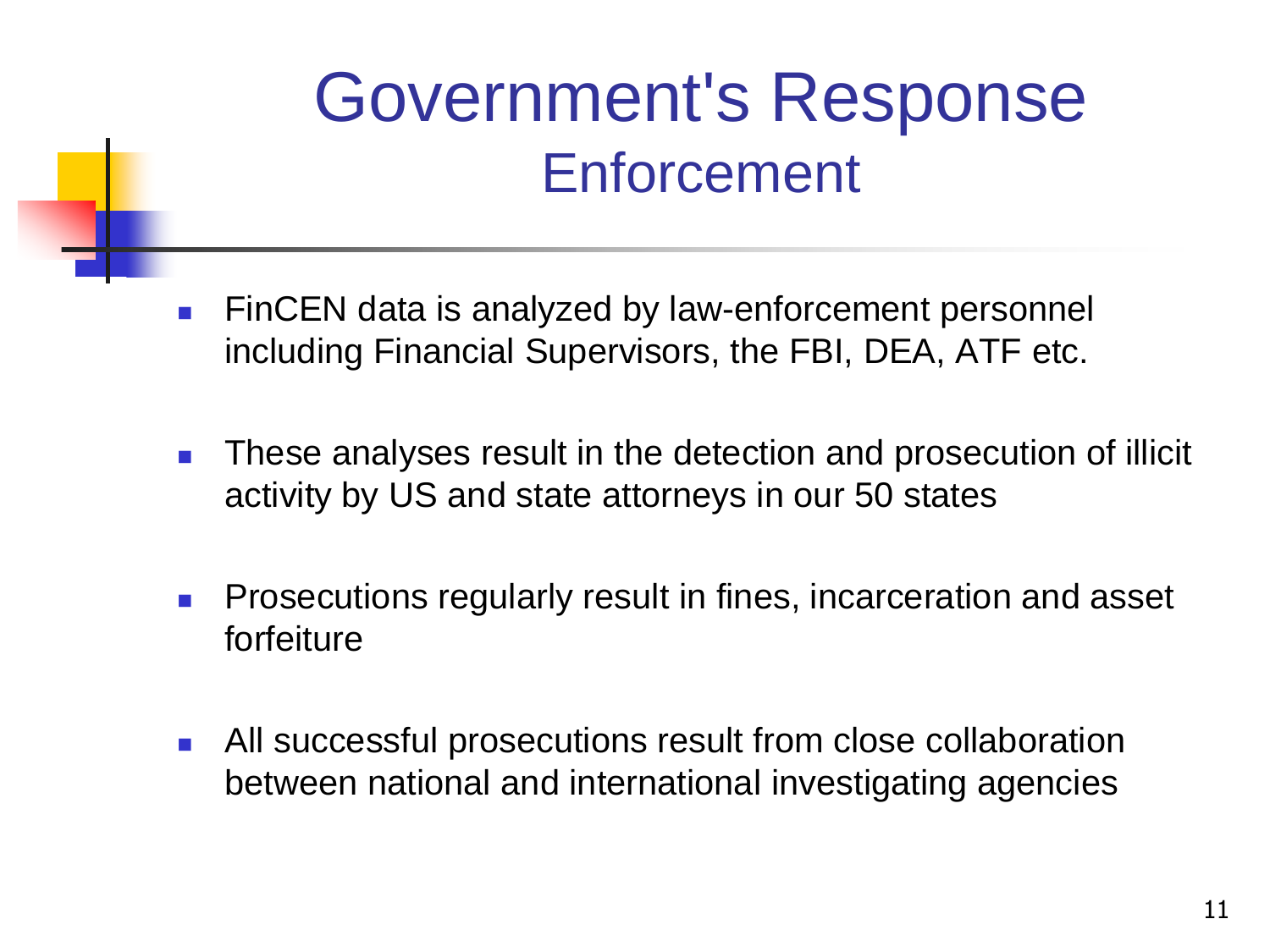## Government's Response International & Regional Cooperation

- **Local legislation & enforcement had limited impact on what has** always been a global problem
- **The international dialogue in the financial community was** broadened to socialize best practices – agreed upon standards
	- Governments Financial Action Task Force
	- Central Banks Bank for International Settlements
	- Financial Intelligence Units Egmont Group
	- Financial Institutions Wolfsberg Group
- **Similar efforts are undertaken by other investigating and** enforcement agencies – FBI, Police etc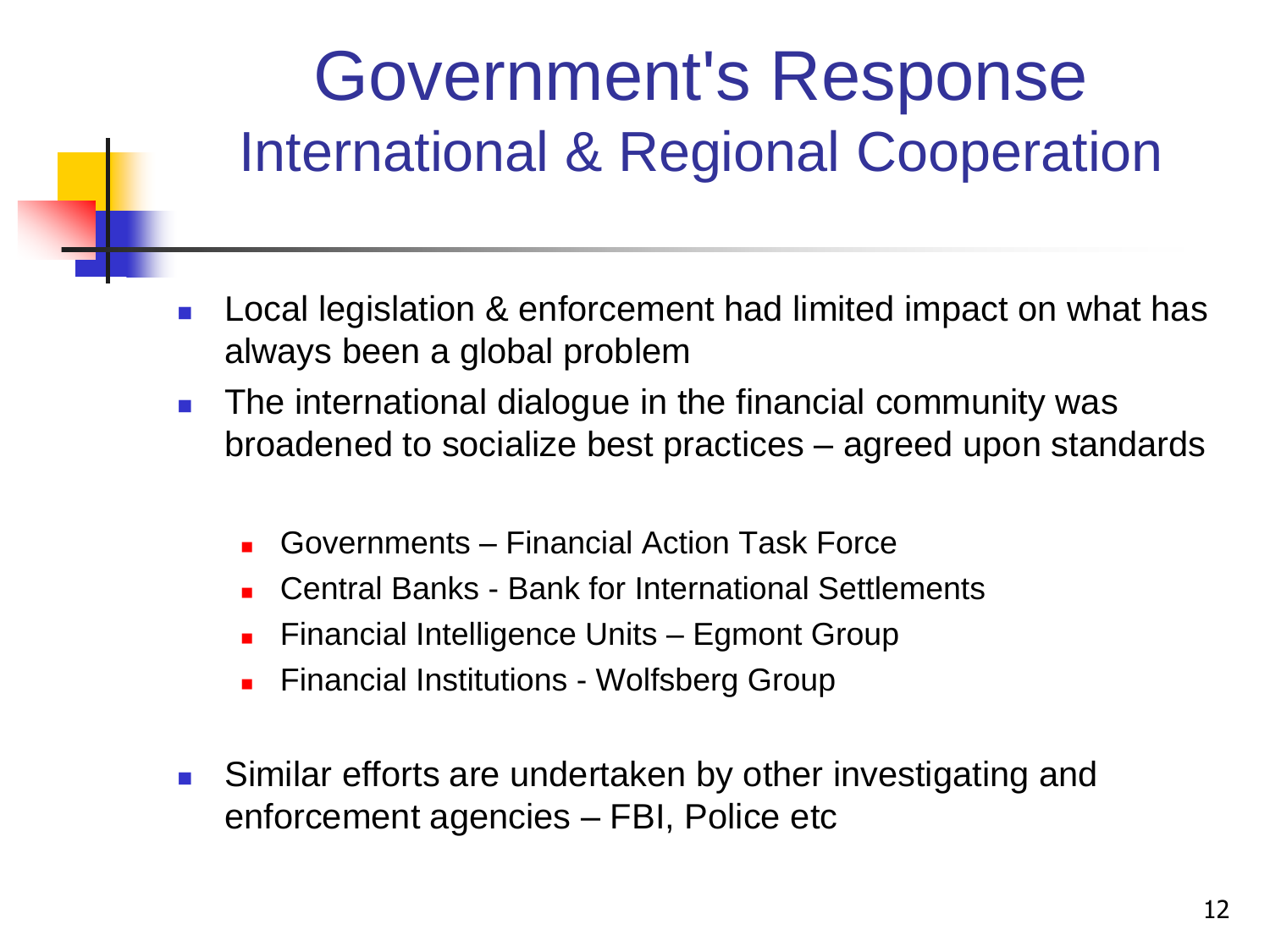# Impact

- **Prolonged inattention to weaknesses in the financial** infrastructure results in:
	- Loss of confidence in a nation's capital markets
	- Tax evasion
	- **Heightened concerns about capital inflows & capital flight**
	- Sanctions against countries, organizations and individuals

Leading to:

**Marginalization** – impairment in the nation's ability to participate in the global community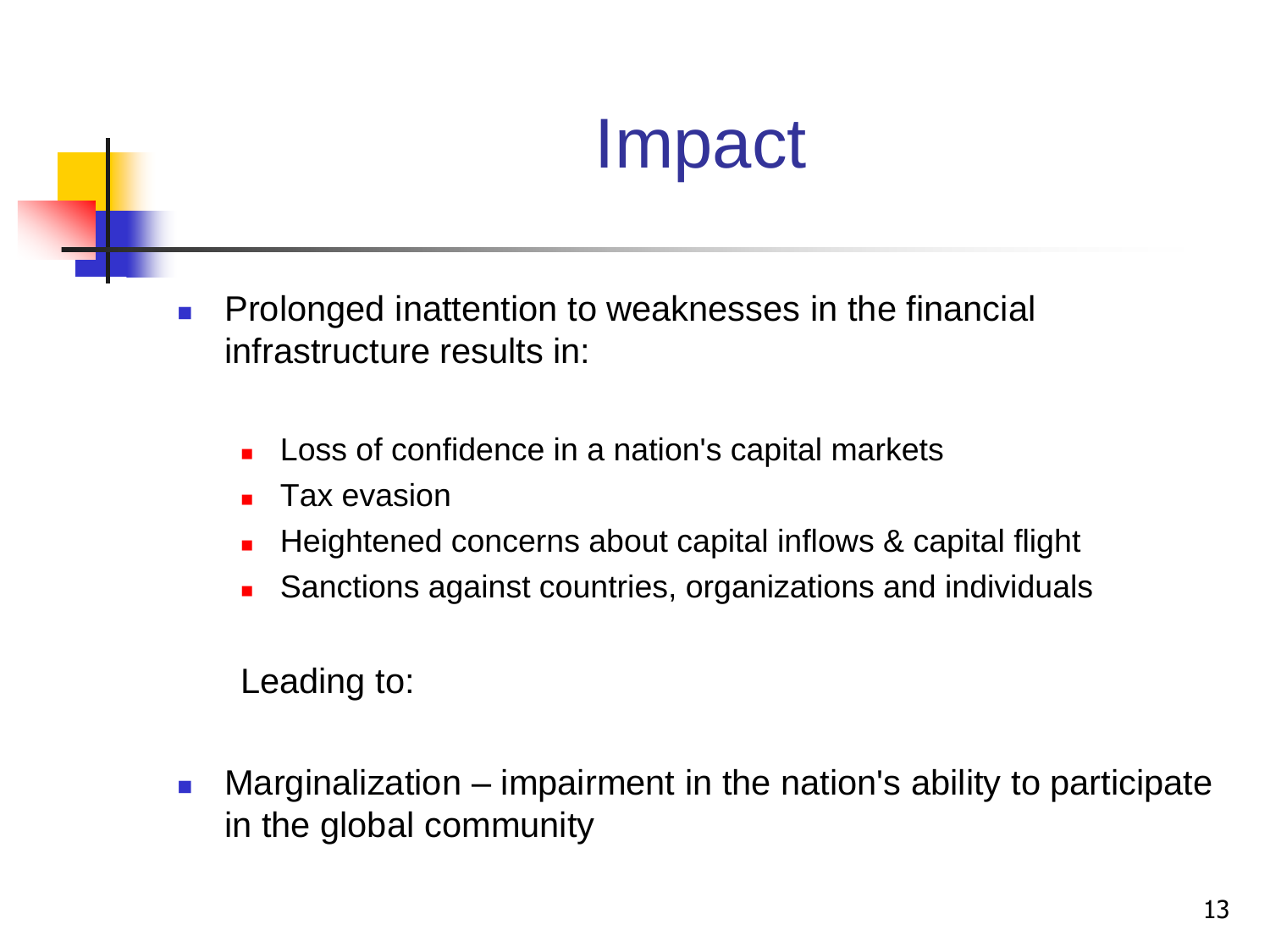#### A Classic Case Viktor Bout

- Viktor Bout is like Osama bin Laden: a major target of U.S. intelligence officials who time and again eluded capture
- $\blacksquare$  His story covers everything we have discussed today money laundering, terrorism, weapons smuggling, transportation systems, politicians, bribery, corruption
- **This notorious arms dealer has stoked violence around the** world and thwarted international sanctions
- He also succeeded in getting millions of dollars in U.S. government money to assist the war in Iraq
- Global cooperation however has finally put him in jail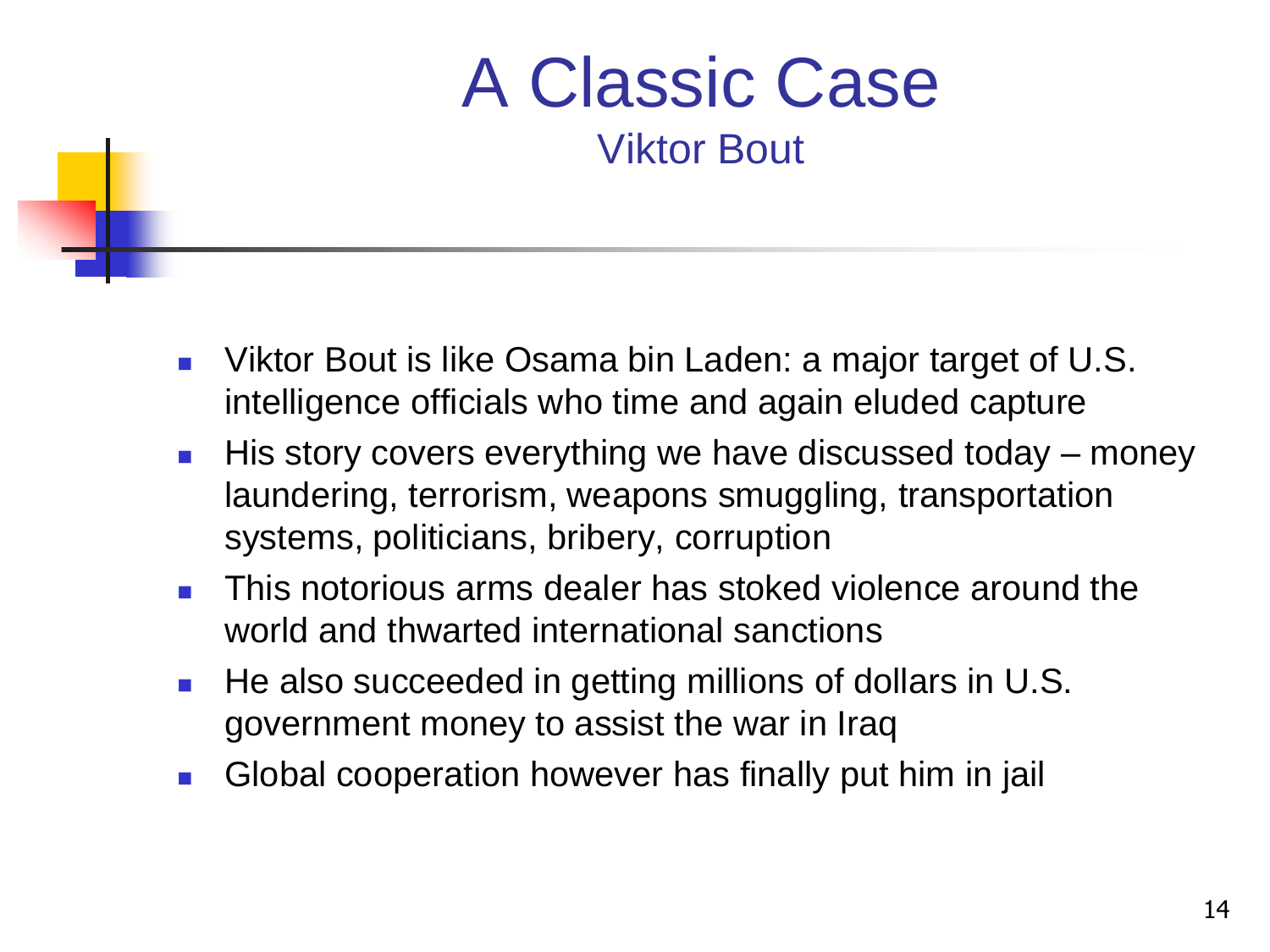#### "Merchant of Death" Farah & Braun

#### **From Publishers Weekly (Aug 2007)**

- **Nille there is no shortage of books on international terrorism, drug cartels and genocide,** the international weapons trade has received less attention. Journalists Farah and Braun center their absorbing exposé of this source of global misery on its most successful practitioner, the Russian dealer **Victor Bout.**
- **Throughout the Cold War, they show, the Kremlin supplied arms to oppressive regimes and** insurgent groups, keeping close tabs on customers.
- After the U.S.S.R. collapsed, the floodgates opened in the 1990s.
- With weapons factories starved for customers, Soviet-era air transports lying idle and rusting, and dictators, warlords and insurgents throughout the world clamoring for arms, entrepreneurs and organized criminals saw fortunes to be made.

#### **Who is the next Viktor Bout**

**In his own words " A much maligned but honest businessman "**